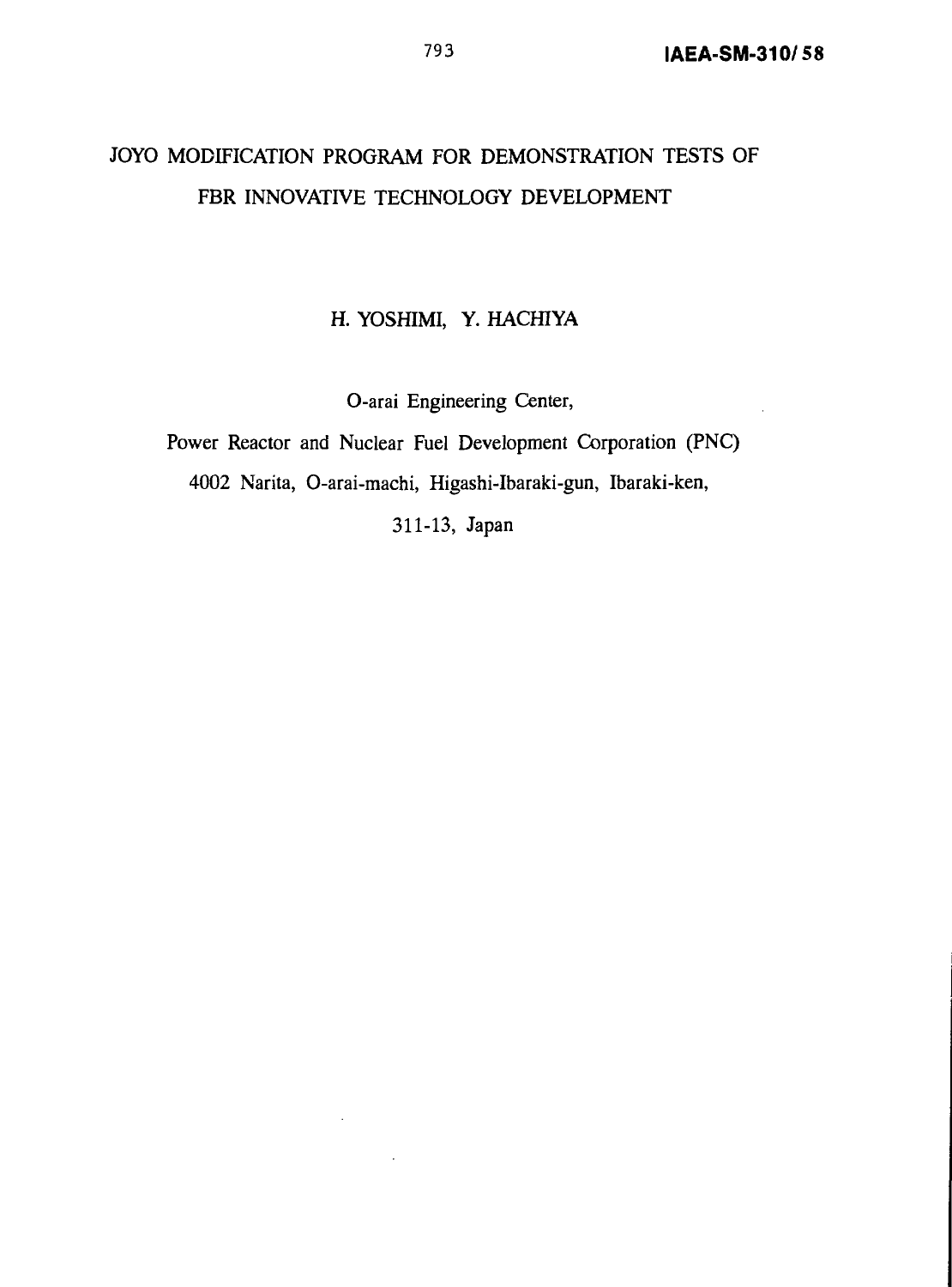## **JOYO MODIFICATION PROGRAM FOR DEMONSTRATION TESTS OF FBR INNOVATIVE TECHNOLOGY DEVELOPMENT**

H. YOSHIMI, Y. HACHIYA

Power Reactor and Nuclear Fuel Development Corporation O-arai-machi, Higashi-Ibaraki-gun, Ibaraki-ken, Japan

## **ABSTRACT**

A planning is under way at PNC to modify the experimental fast reactor JOYO. The project is called "Mark-III (MK-III) program". The purpose of MK-III is to expand the function of JOYO, and to make it possible to receive demonstration tests of new or high level technologies for the FBR development.

The MK-III program consists of two main modifications; a modification for improvement to highly efficient irradiation facility and a modification for demonstration test of new technologies and concepts that have a high potential to reduce FBR plant construction cost, to elevate plant reliability and to improve plant safety.

These modifications are scheduled to start in 1991.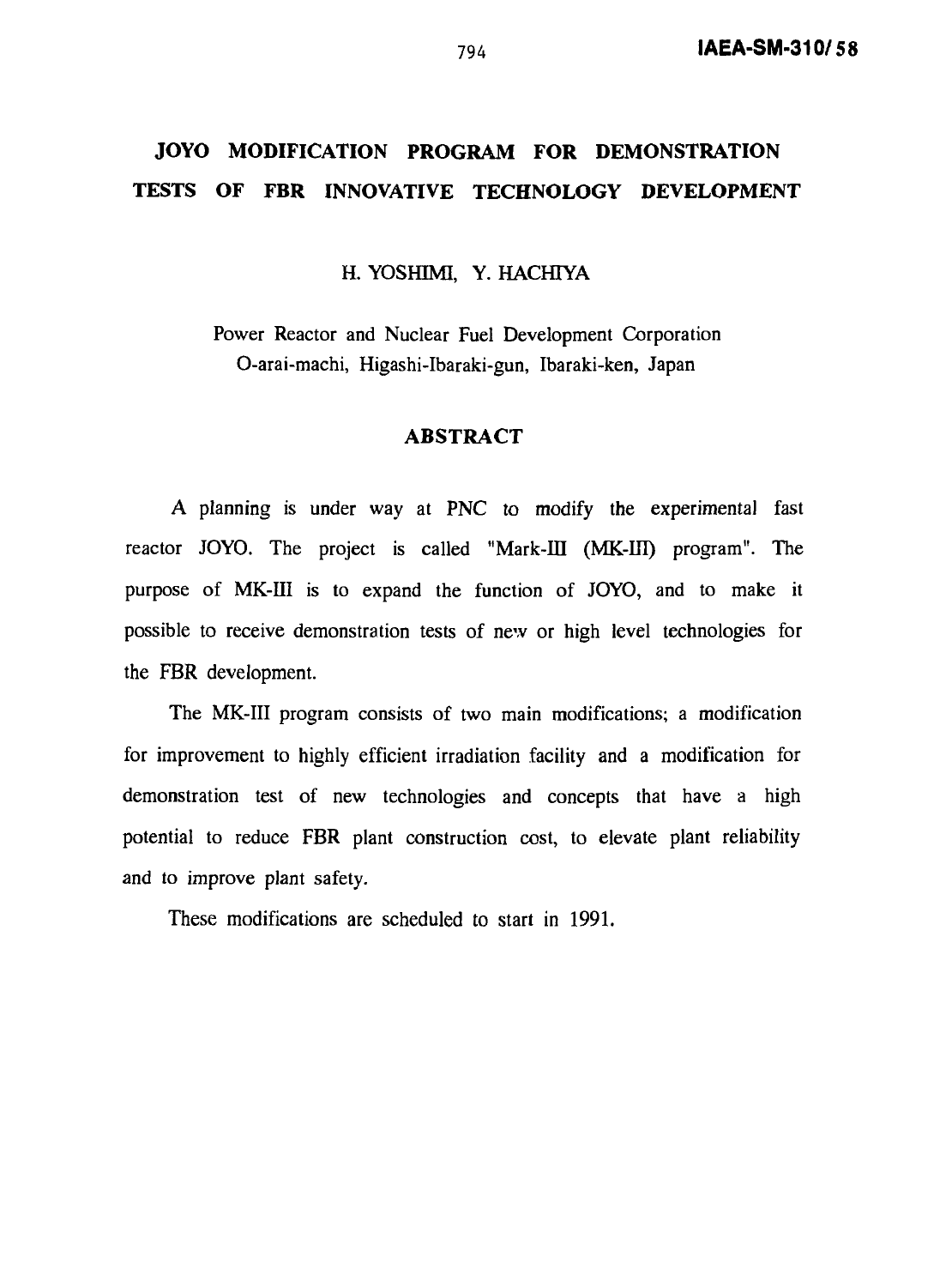#### **1. Introduction**

The experimental fast reactor JOYO was constructed as the first sodium cooled fast neutron reactor in 1974 and has made significant contributions to the development of FBR in Japan.

JOYO, first of all, provided the technical experience required for the design of the prototype FBR MONJU (280MWe) through operation of the Mark-I core (50~75MWt) which was designed as a miniature of a standard FBR core with a blanket, operated from 1977 to 1981. Secondly, the JOYO plant served as an irradiation facility to develop FBR fuels and materials needed for advanced reactors, by modifying the core configuration from the MK-I core to the MK-II core (100MWt), replacing blankets with reflectors and using higher power fuel assemblies, to increase the fast neutron flux, in 1982.

A planning is under way for a third phase of JOYO, which will develop the innovative technologies required for FBR commercialization. This plan is named "MK-III program" and consists of two main modifications.

The first is an improvement in irradiation capability, to conduct R&D on high performance and high burn-up fuels of commercial FBRs. Modifications to the reactor core, the heat transport system and the fuel handling system are necessary to realize this improvement. As a result, JOYO is expected to increase its reactor thermal rating from lOOMWt to about 140MWt.

Another mission is to develop new technologies and concepts that have a high potential to reduce FBR plant construction cost, to elevate plant reliability and to improve plant safety. To achieve these objectives,

795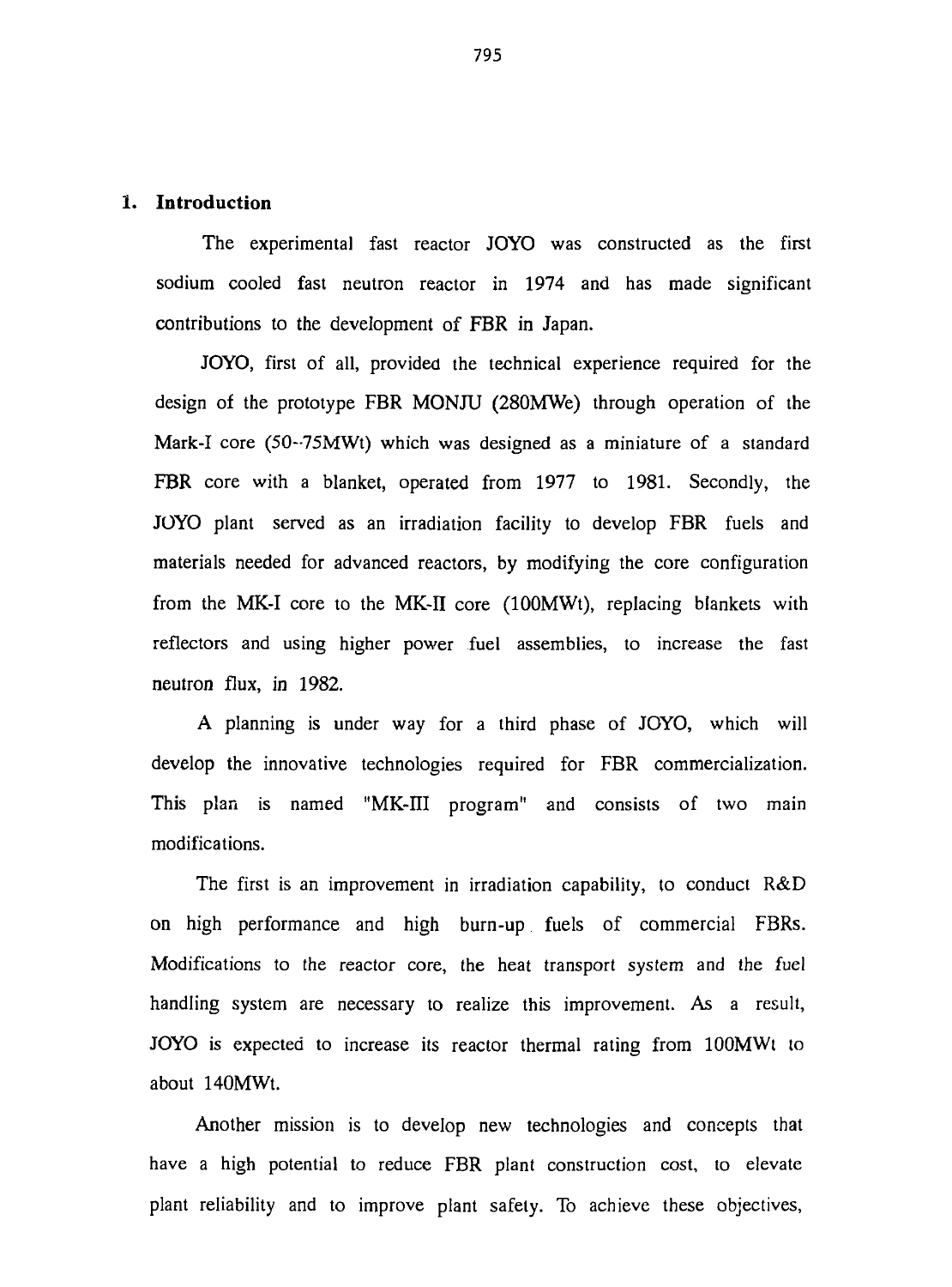many programs such as testings of newly developed materials, a demonstration testing of secondary sodium loop elimination including development of a bellows expansion joint and a steam generator with double-wailed tubes and so on are under development.

The plan of the MK-III program is scheduled to start in 1991.

### **2. Description of JOYO**

#### **2.1 Outline of JOYO and its operational history**

JOYO is a fast experimental reactor which uses plutonium-uranium mixed oxide and sodium as the fuel and the coolant, respectively. The project began in 1964 with preliminary design, followed by R&D of sodium technology. Site construction began at O-arai, Ibaraki-ken on January 1970, and the reactor attained its first criticality on 24th April 1977 with breeder core (MK-I). Conversion from the breeder core to the irradiation core (MK-II) was successfully completed by handling about 600 subassemblies in 10 months on schedule as planned and criticality with the MK-II core was attained in November 1982. The complete operating history of JOYO is illustrated in Fig.l.

Both 50MWt and 75MWt power level were achieved with the MK-I breeder core. The MK-I core operation covered the period from initial criticality in 1977 through 1981. There were 260 reactor startups during MK-I operation resulting from many kinds of reactor tests such as low power reactor physics tests, reactor dynamics tests, power ascent tests and transient tests. The maximum burn-up attained on a MK-I driver fuel assembly was 40,500 MWd/t which was close to the design limit of 42,000MWd/t.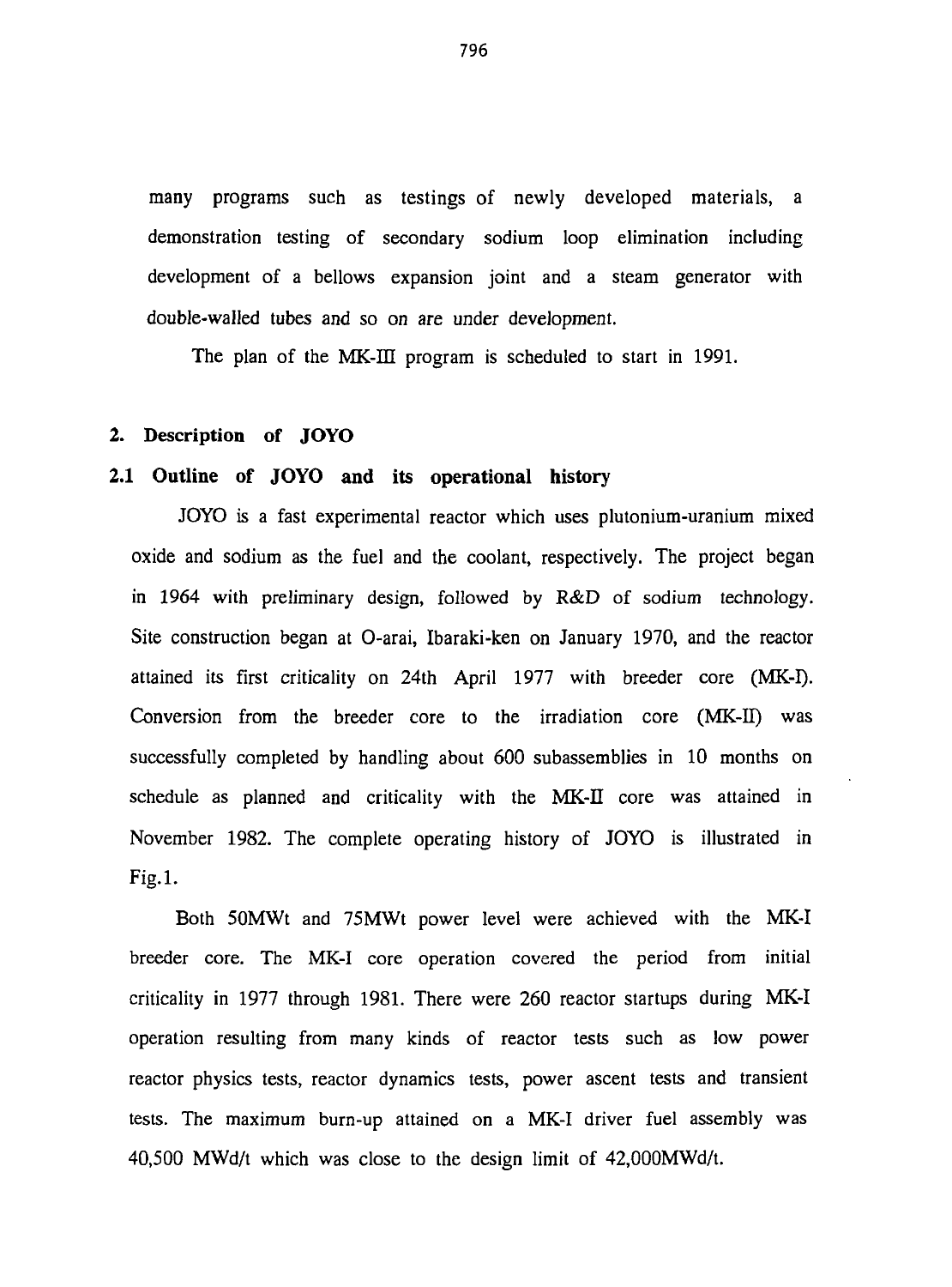The **MK-I** operation was completed at the end of 1981 with a scram to natural circulation test from 75MWt. The cooling system of JOYO consists of two main cooling systems and an auxiliary cooling system which removes decay heat of the core if heat removal by the main cooling systems were impossible (Fig. 2). Each of the main cooling systems and the auxiliary cooling system, then consists of the primary system, which transmits the heat from the core to the intermediate heat exchanger, and the secondary system,which transmits the heat from the intermediate heat exchanger (IHX) to the air-cooled dump heat exchanger (DHX), in normal operation.

Replacement of the whole core components from MK-I to MK-II was conducted during the year 1982. The comparison of core configuration of **MK-I** and MK-II is shown in Fig. 3. Their main core parameters are listed on Table 1. The MK-II core has the characteristics of higher fast neutron flux to enable accelerated irradiation of fuels and materials, higher core power density with advanced fuel subassemblies of higher linear heat rate. To obtain such features, the MK-II core is composed of the core fuel assemblies surrounded by the stainless steel reflectors,and is operated at lOOMWt rated power.

The lOOMWt power ascent program consisted of low power core characterization tests and high power tests. As for the low power tests, reactivity coefficient, loop pressure drop and core flow rate distribution were measured, and the performance of the reactivity control systems and the core cooling capability were confirmed prior to power ascent. Power ascent was conducted in a step-by-step manner with 25MWt power increments. At each power step, safety, stability and heat balance of the cooling systems together with its control margin were confirmed.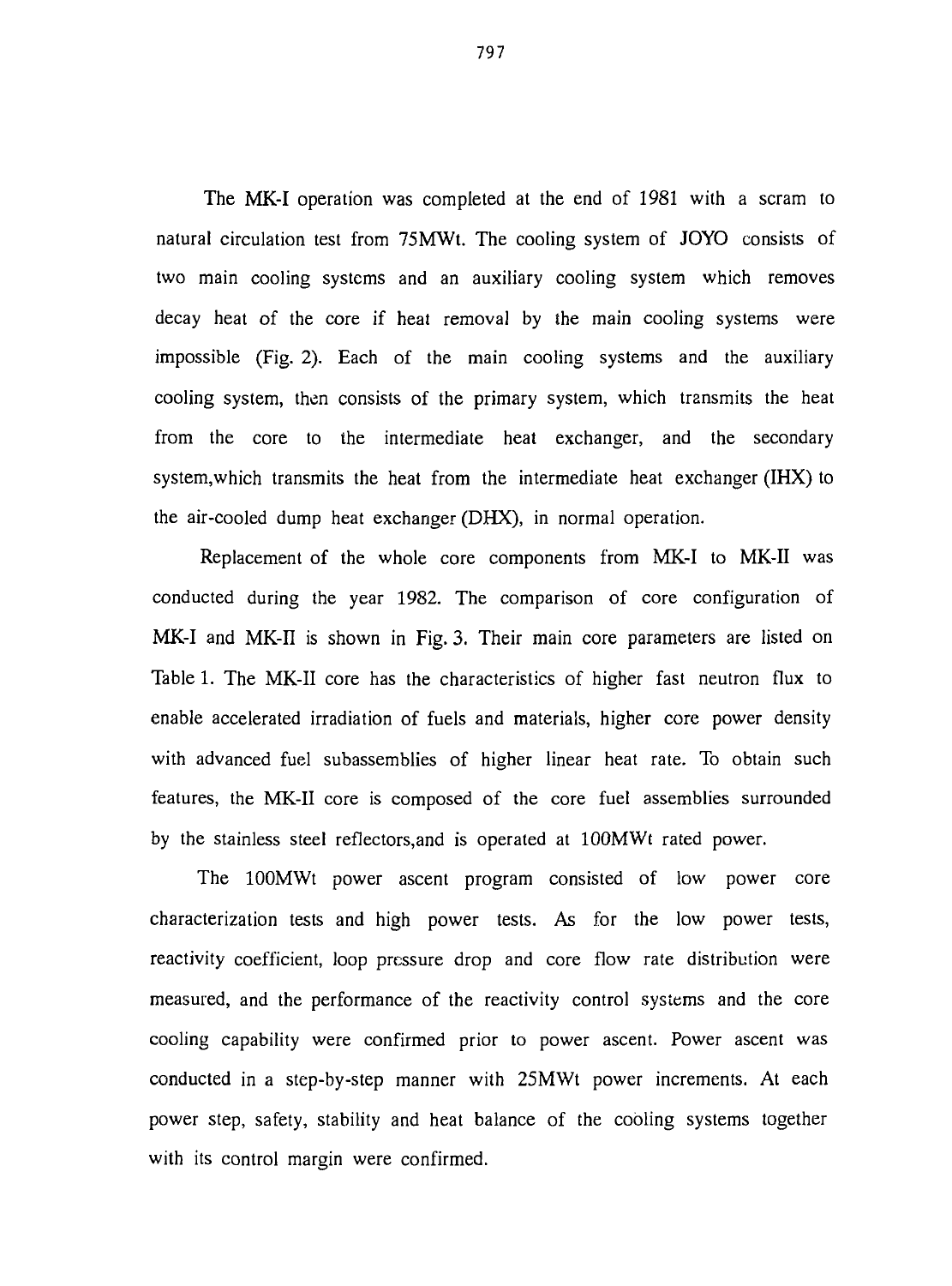At the full power operation, the reactor output temperature reached 500°C with 370 °C at the inlet. The highest sodium temperature at the fuel subassembly outlet was 554 °C, which agrees with the prediction based on the measured flow rate. Also, it was confirmed that all four DHXs were able to remove the heat with an air flow margin of 20%.

Twelve normal operation cycles at 100MWt had finished by 1986, where one normal cycle consisted of 45 days operation. Maximum burn-up of the fuel pins had reached about 48,000MWd/t. Until now, JOYO has experienced neither fuel pin failure nor serious trouble on the components of the reactor system.

In order to perform the irradiation test more efficiently and also to utilize the driver fuels more effectively, the core has been modified since the thirteenth duty cycle operation which started at the beginning of September, 1987, by using modified driver fuels named J2 fuel with new license.

Comparison of the specification of the conventional Jl driver fuels and the newly licensed J2 fuels is shown in Table 2. <sup>235</sup>U enrichment of J2 fuel is increased from  $12^w$ /o to  $18^w$ /o to get higher reactivity. Special feature of J2 fuel is that the fissile Pu content  $((239Pu + 241Pu) / (Pu + U)$  is specified, in contrast with the Pu oxide content  $(PuO<sub>2</sub> / (PuO<sub>2</sub> + UO<sub>2</sub>))$  which was adopted in the specification of Jl fuel. The reason to introduce the new specification is to maintain constant nuclear property of driver fuels against the changes in fissile Pu content of reprocessed Pu.

The number of J2 fuel in the core has been gradually increased as shown in Table 3. The operation period of a cycle was, then, gradually extended from 45 days corresponding to the number of J2 fuel in the core. The average burn-up of the core was also increased at the same time.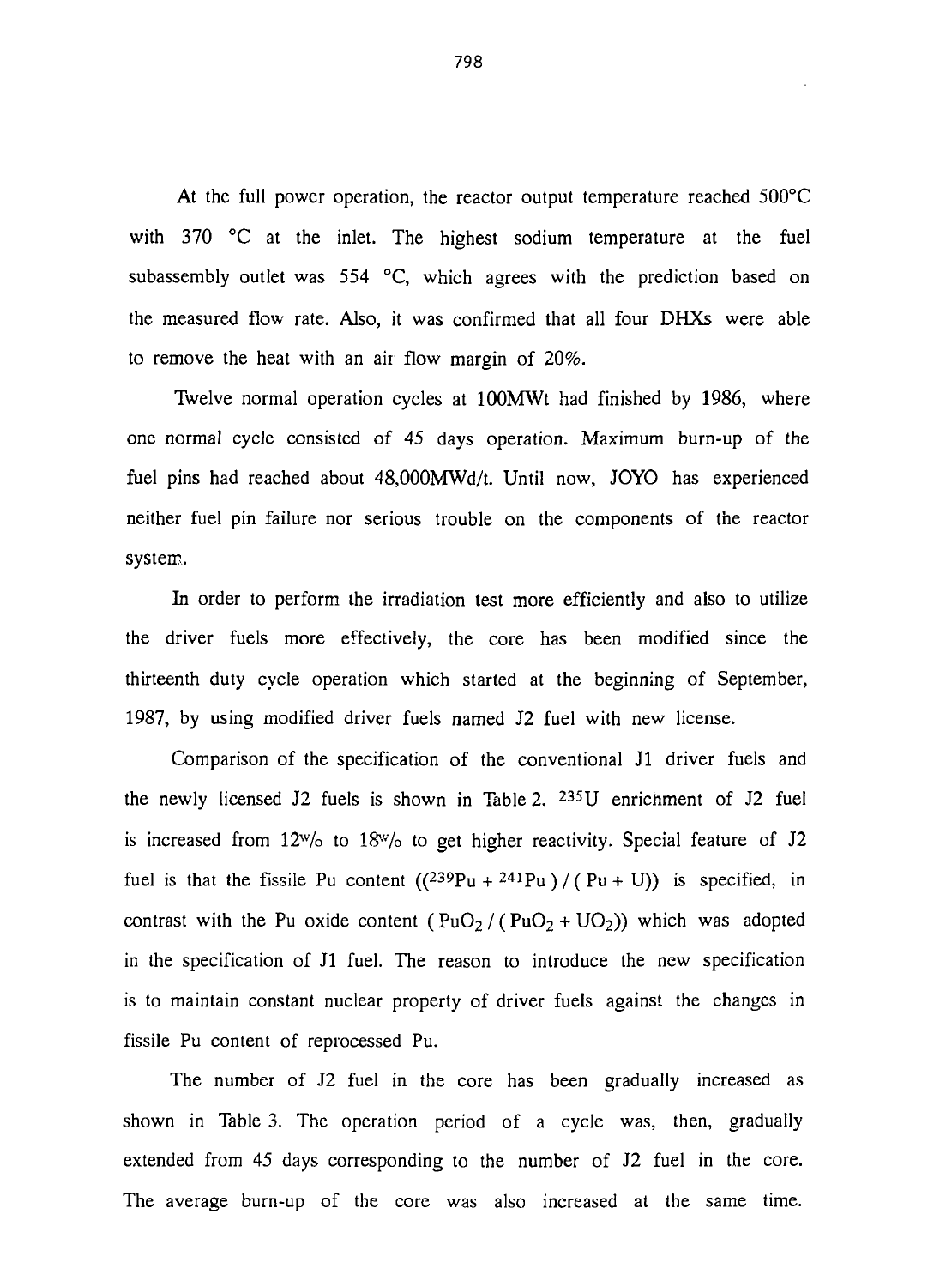Consequently, 70 days operation was attained at the fifteenth duty cycle which finished its operation in May, 1988, where the maximum burn-up of a driver fuel reached over 70,000MWd/t.

#### **2.2 Irradiation facility of JOYO**

JOYO provides some kinds of instrumented test assembly, together with various uninstrumented irradiation subassemblies (UNIS).

UNISs have the same outer shape as the core driver fuel subassembly. Thus, they are able to be transferred through the fuel handling facility of the reactor into and out of the core. In addition, they can be exchanged for driver fuel subassemblies, namely, they are able to be irradiated at any position in the core. The UNISs provide certain monitors which inform of typical irradiation conditions through post-irradiation examinations. The UNISs which are utilized at present are classified as type A, B and C, as shown in Fig. 4.

The instrumented test assembly (INTA) has been developed as a test rig capable of monitoring the behavior of fuels and materials during irradiation period. The INTAs provide some on-line instruments which inform of many irradiation conditions and describe the behavior of fuels and materials.

The informations from these instruments are logged continuously during the irradiation, i.e., during the reactor operation. The signals are sent to the data acquisition system by the instrument leads which are penetrating the boundary of the reactor vessel through its upper internals. Thus, the INTAs are to be very long test rigs which are loaded from the top of the reactor vess<sup>1</sup> and occupy the long space extending from the above of the reactor vessel to the reactor core.

The schematic diagram of INTA is shown in Fig. 5.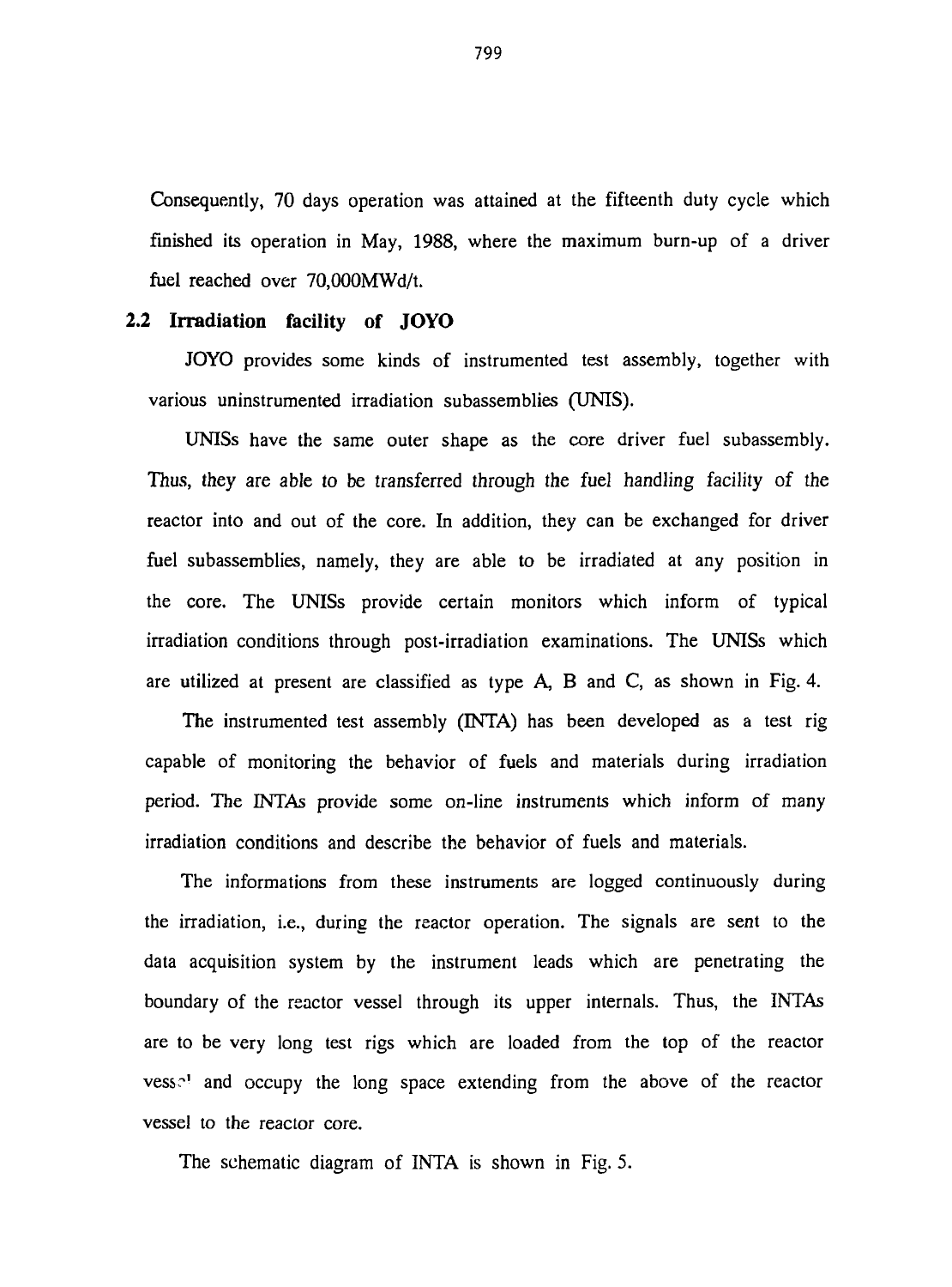#### **3. Outline of MK-III program**

## **3.1 Background**

Approximately for forty years after EBR-Ps first criticality, in which the concept of FBR was demonstrated and gave impetus to the prospect of a long term reliance on nuclear fuel, the FBR technologies have been steadily developed in each of the countries in which FBRs have been or are being built.

Also in Japan, the R&D for FBR is being proceeded, aiming at the commercialization around 2030 through construction of several FBRs with a step-by-step improvement of technologies and economies. The prototype FBR MONJU which stands between the experimental reactor and the demonstration reactor in the development program of FBR and aims to attain technological advancement and economic prospect towards the establishment of commercial viability of future FBR plants is being built.

In general, the FBR development is in the planning stage to realize a demonstration plant with technologies and economies which is comparable with those of commercial LWR.

In this respect, it is requested to clarify a long-term strategy for FBR development, based on the result of  $R\&D$  including the experience of plant design, construction, operation and maintenance and further innovative technologies or new concepts for FBR plant system.

As mentioned above, the target of the development for commercialization is expected to attain before 2030 by reducing the construction cost and the fuel cycle cost, namely, by reducing the power generating cost of FBR less than that of LWR, with the same level of safety and maintenability.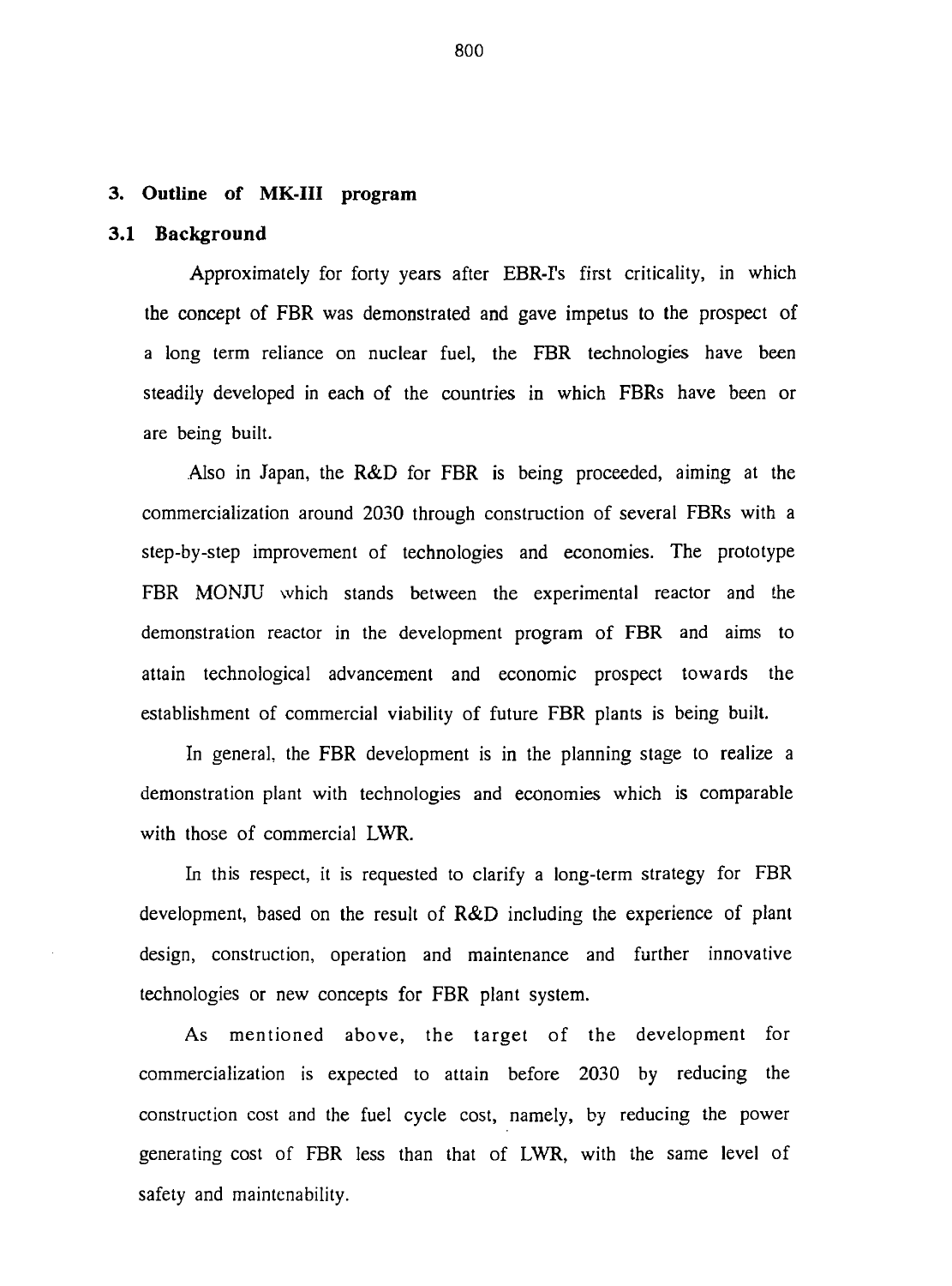From this point of view, the following items are requested to test or demonstrate;

(1) Steady and unsteady irradiation test for the development of high performance and high burn-up fuel.

(2) Evaluation of inherent safety features based on ATWS related test.

(3) Demonstration test of new system concept and components.

#### 3.2 Objectives

JOYO modification program is planned for following utilization; (Fig. 6, Fig. 7 and Fig. 8)

(1) Utilization as a highly efficient irradiation facility

Irradiation capability of JOYO is to be improved by core modification and power up rating. Fast neutron fluence per a year is to be increased to approximately  $9 \times 10^{22}$ n/cm<sup>2</sup> which is equivalent to twice of present value, in order to demonstrate FBR fuel burn-up of 150~200GWd/t (average in assembly) by about 2000, at which year the determination of basic specifications of commercial plant seems to be scheduled.

(2) Utilization as a demonstration facility of new system concept and components

The innovative plant systems, components and new material such as Self Actuated Shut Down System, Expansion Joint (Bellows) System, Component Integral System,Secondary Sodium Loop Elimination System, In-Core Anomaly Diagnostic System, Advanced Sodium Pump, Structural and Shielding Materials, etc., are to be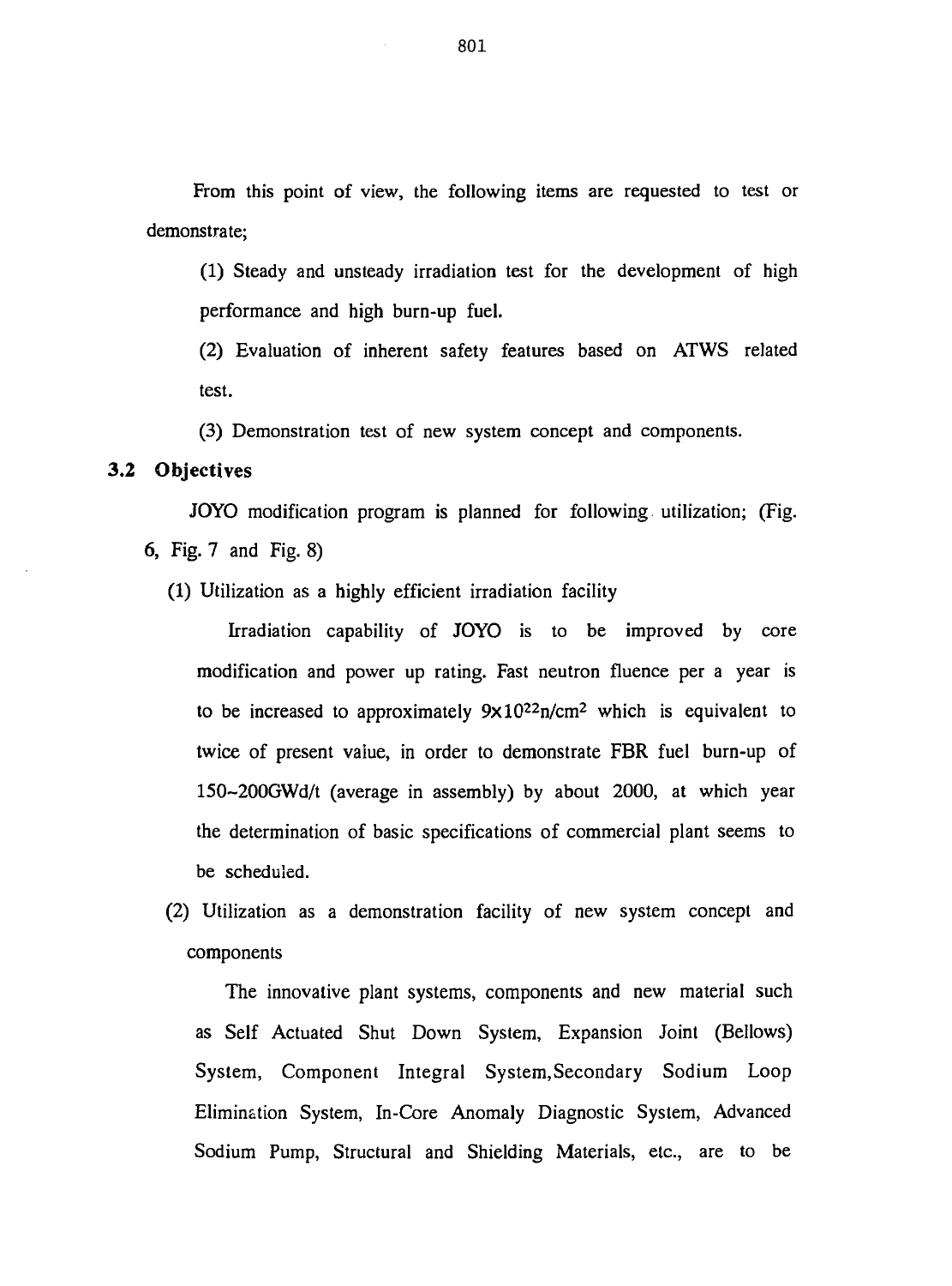developed based on demonstration tests in JOYO by taking necessary modifications.

#### **3 3 Modification to a highly efficient irradiation facility**

The planned modification is to increase the fast neutron flux by 30%~40% and to increase the plant availability by 50%.

It means that the irradiation time for the necessary fuel burn-up is expected to reduce by a half.

The modifications on reactor core, heat transport system and fuel handling system are mainly necessary to realize this improvement.

#### **33.1 Core Configuration**

• Expansion of core fuel zone ; The maximum number of core fuel subassemblies are increased from 67 to 85 and the two zoned core is designed for flattening power distribution.

The core configuration and main parameters are shown in Fig. 3 and Table 1,respectively and the modification procedure of the core configuration from MK-II to MK-III is shown in Fig. 9.

- Change of control rod allocation; Two control rods are moved to the fifth row from the third row.
- Application of radial shielding assemblies ; Corresponding with the increase of fast neutron flux, the most outside stainless steel reflectors are replaced with the  $B_4C$  neutron shielding assemblies which are to provide neutron and gamma shielding for the reactor structure materials.
- Active core length; The active core length is decreased to 48cm from 55cm in order to get a higher neutron flux.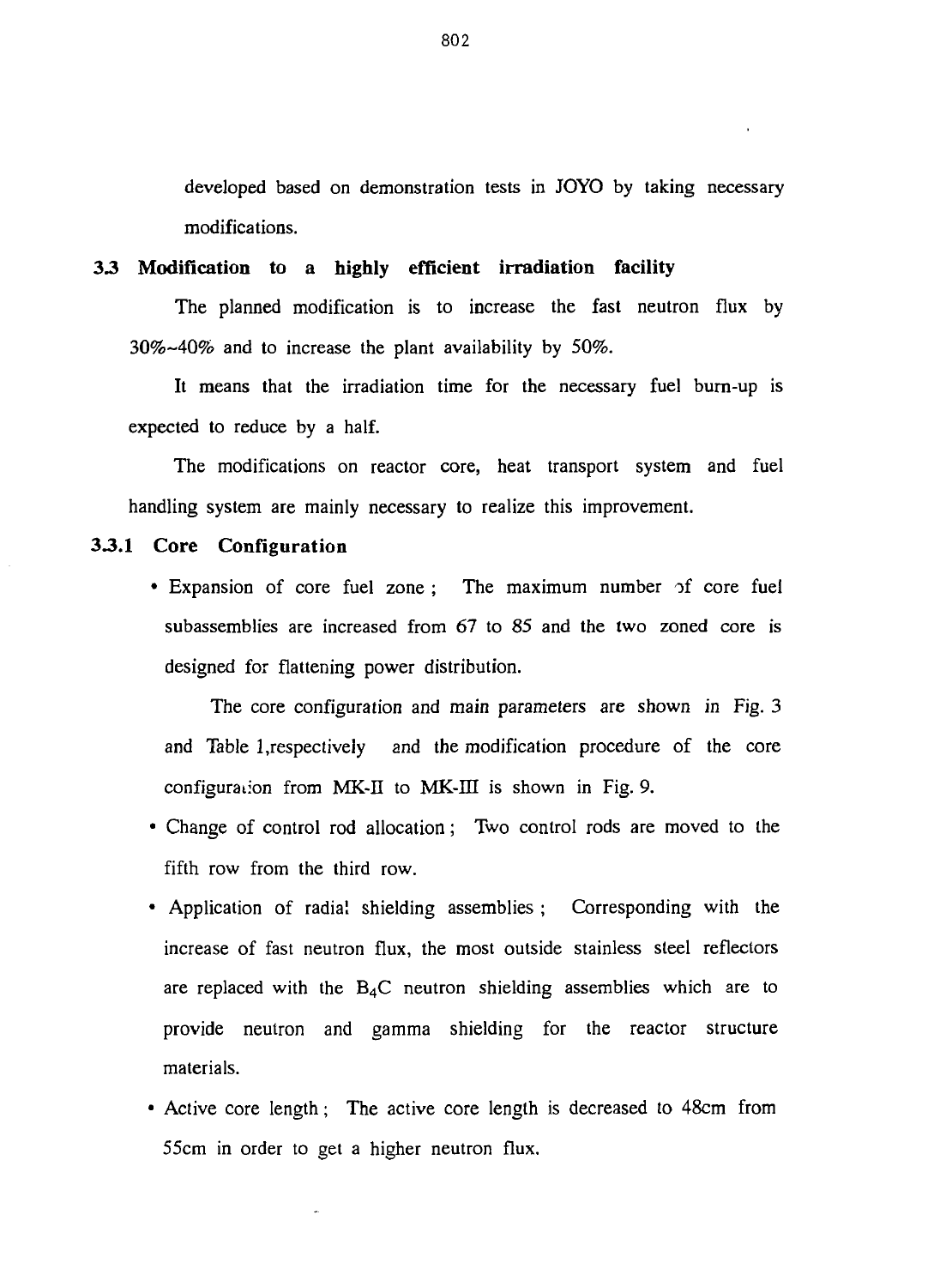## **3.3.2 Fuel design**

The geometrical specifications of driver fuel is the same as current Mark-II fuel. However, at the evaluation of maximum allowable linear heat rate (more than 500W/cm), the growth effect of central void in fresh fuel pellets during power ascent is to be considered.

#### **3.3.3 Heat transport system**

As the result of the core design to improve fast neutron flux, JOYO is expected to increase its reactor thermal rating from 100MWt to about 140MWt.

For the increase of thermal rating, the temperature difference between core inlet and outlet is to be changed from 130°C to 150°C, coolant flow rate is increased by about 20% and the heat transfer area of DHX is increased by 40%.

## **3.3.4 Improvement of plant availability**

- Improvement of fuel handling system; For the transfer rotor which transfers the fuel between inside and outside of containment vessel, another function as a storage facility of spent fuels (about 15 subassemblies per one refueling) is to be added to decrease the refueling time by about 30%. The comparison of refueling time of MK-II and MK-III is shown in Fig. 10.
- Reduction of annual inspection period; The period of annual inspection is decreased to about two months from  $4-5$  months by utilization of remote inspection devices.
- Improvement of irradiation technology; The loading time of INTA is decreased to about two days from one month by the utilization of in-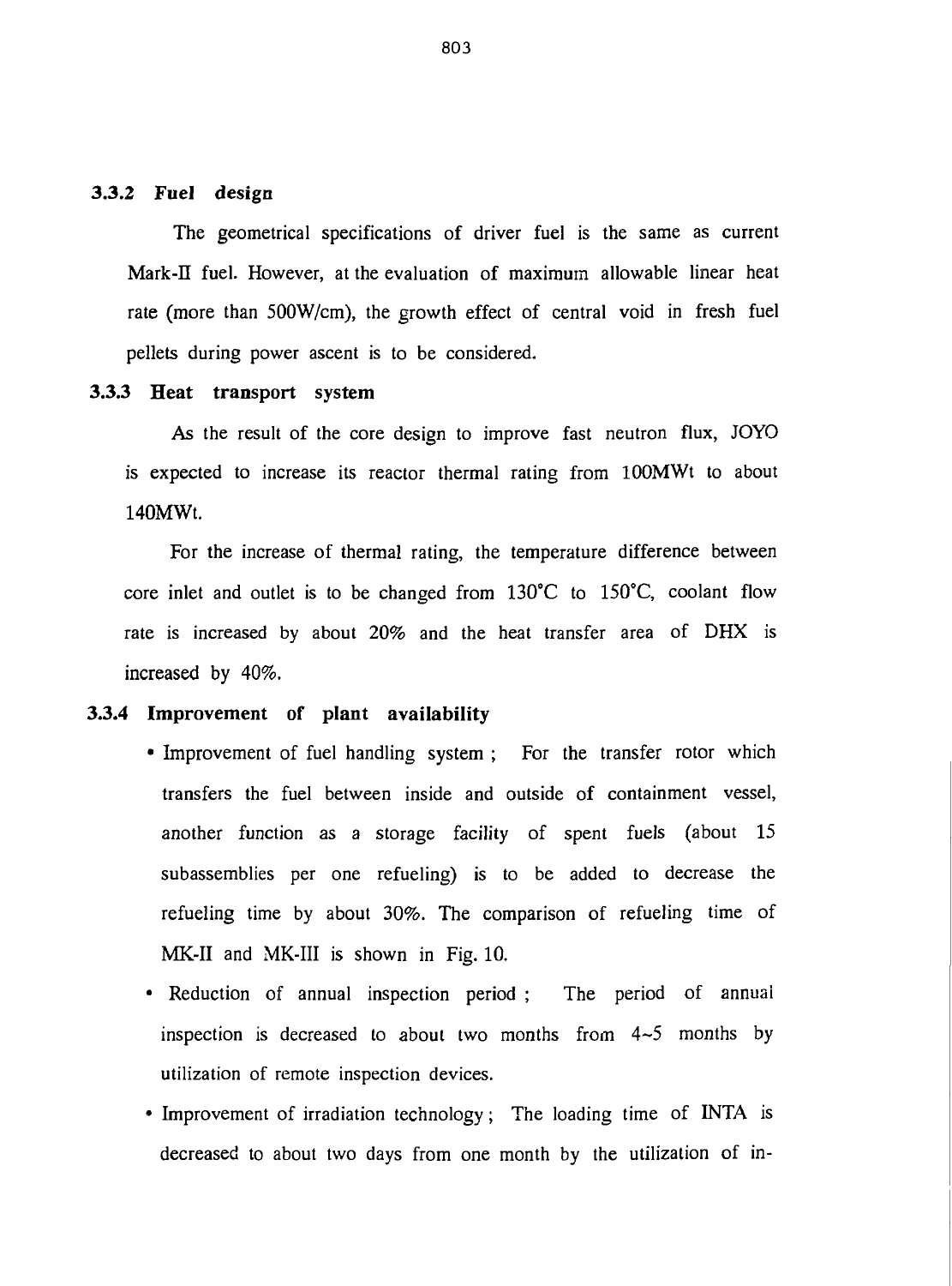sodium connector which eliminates the cutting of instrumental lead in the core region.

## **3.4 Development programs of new technologies and concepts**

## **(1) New materials testing**

The possible candidate materials of structure, shielding and fuel are planned to test.

#### **(2) Self-actuated shutdown system (SASS)**

A self-actuated shutdown system with a temperature sensitive electromagnet, which is expected to operate by temperature increase of the coolant without any control of the existing protection systems, is scheduled to be installed for the demonstration test.

#### **(3) Demonstration test of bellows expansion joint**

The demonstration test of a bellows expansion joint is planned in the secondary system of JOYO at the time of the modification of the heat transport system.

## **(4) Development of in-core anomaly diagnostic system**

The demonstration test of an in-core neutron flux monitor and acoustic monitor and the functional tests of in-core anomaly diagnostic system are planned to improve FBR plant safety.

#### **(5) Development of fuel failure diagnostic system**

Demonstration tests are planned at the MK-ITI core on a fast failed fuel detection (FFD) & location system (FFDL) and an on-line plant contamination monitor, which improve operational reliability and optimize plant design and safety logics.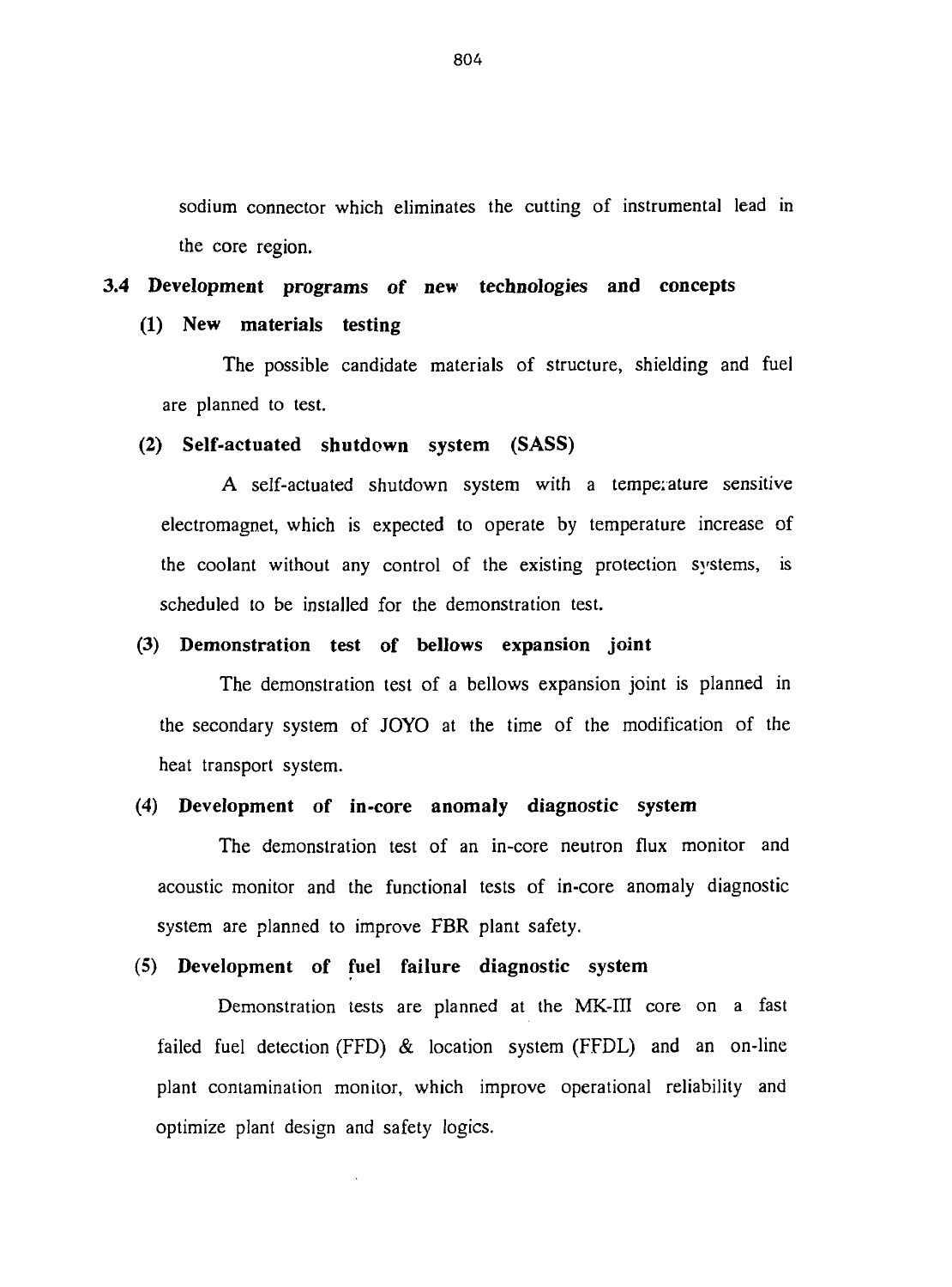#### **(6) Development of automatic reactor operation system**

The demonstration test of the automatic reactor operation system is planned for the reduction of operator's load and the improvement of operational reliability.

**(7) Development of new concept for the heat transport system** The demonstration test program on secondary sodium loop elimination system which has a high potential to reduce FBR plant construction cost (down 10-15%) is under development. In order to realize this concept, the technical feasibility studies are under way for the development of highly reliable steam generator and the refinement of safety logics. A 70MW steam generator of double-walled tube type is planned to be installed in the primary heat transport system. The layout of secondary sodium loop elimination system is shown in Fig. 11.

#### **3.5 Procedure and schedule of modification**

The modification to highly efficient irradiation facility is to start with a licensing work on changing the location of control rods and the expansion of core size from 67 of fuel assemblies to 85 in 1991.

The modifications of the fuel handling system and the heat transport system are planned to complete by 1993 and 1996, respectively.

The demonstration tests of new technologies and concepts is planned to proceed step by step from 1993 to 1999.

The demonstration test of the secondary sodium loop elimination system including development of a bellows expansion joint and a steam generator with double-walled tubes is planned to start with the preparations for the establishment of safety logics and the development of highly reliable steam generator.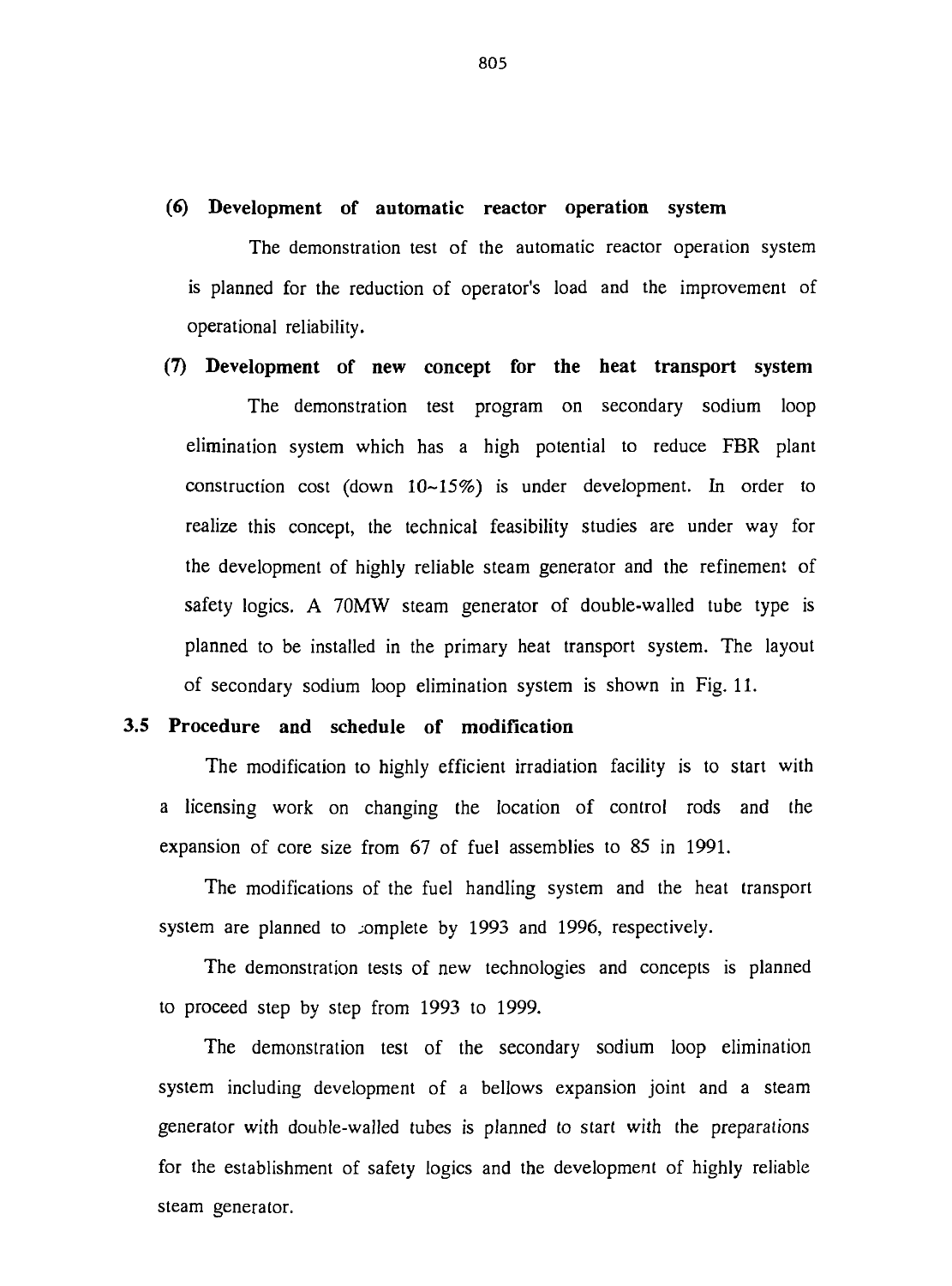## **4. Conclusion**

The modification planning is under way for the third phase of FBR development utilizing JOYO, which will develop the innovative technologies required for FBR commercialization.

JOYO has many re-licensing experiences such as modification to the MK-II core, change of the MK-II driver fuel specifications and fission products release test and so on in the past.

The MK-III program will be also proceeded step by step, along with the licensing process, the reassessment of current plant conditions and the results of related R&Ds.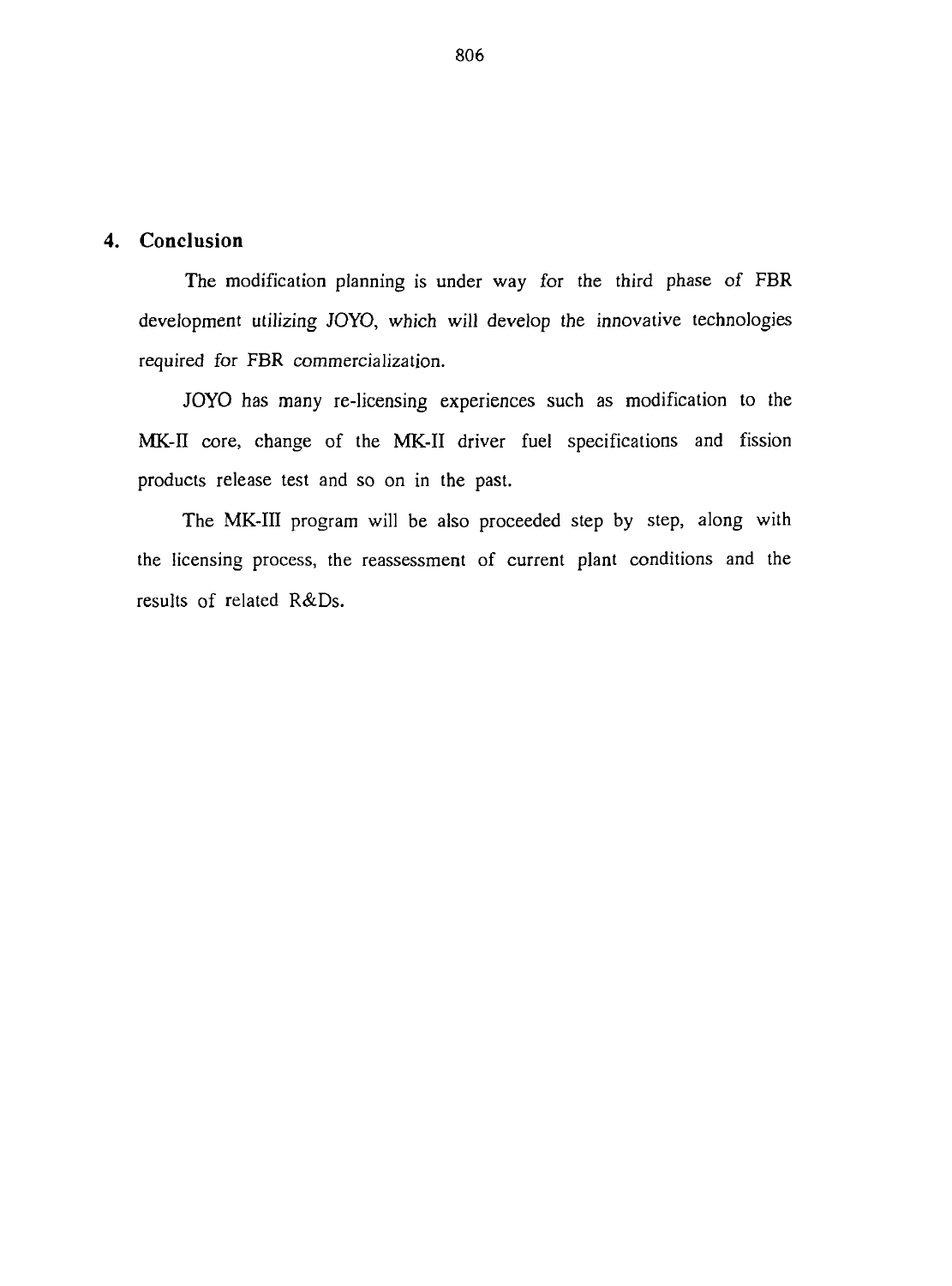| Core (Fuel)                       |                      |                                                 | MK-I                                               | MK-II                                     | MK-III                             |  |
|-----------------------------------|----------------------|-------------------------------------------------|----------------------------------------------------|-------------------------------------------|------------------------------------|--|
| <b>liens</b>                      |                      | Finu                                            | Scoond                                             |                                           |                                    |  |
| <b>Reactor Output</b>             | <b>MWt</b>           | 50                                              | 75                                                 | 100                                       | 140                                |  |
| <b>Primary Coolant Flow Rate</b>  | w                    | 2.200                                           | 2.200                                              | 2.200                                     | 2.750                              |  |
| Reactor Inlet Temperature         | ℃                    | 370                                             | 370                                                | 370                                       | 350                                |  |
| <b>Reactor Outlet Temperature</b> | ℃                    | 435                                             | 470                                                | 500                                       | 500                                |  |
| Core Stack Length                 | cm                   | 60                                              | 60                                                 | 55                                        | 48                                 |  |
| Core Volume (max.)                | ı                    | 294                                             | 304                                                | 250                                       | 235                                |  |
| Lincar Heat Rate (max.)           | Wiem                 | 210                                             | 320                                                | 400                                       | 500                                |  |
| <b>Fuc! Pin Diameter</b>          | mm                   | 6.3                                             | 6.3                                                | 5.5                                       | 5.5                                |  |
| PuO2/IPuO2+UO2)                   | w/o                  | 18                                              | 18                                                 | $-30$                                     | $-30$                              |  |
| 235<br>U Enrichment               | wio                  | 23                                              | ż3                                                 | $-12(31)$<br>$-18(32)$                    | -12(Inner Core)<br>-20(Outer Core) |  |
| Neutron Flux (max.)               | atenti acc           | $2.1x10^{3}$                                    | $3.0x10^{3}$                                       | $4.2x10^{3}$                              | $5.5x10^{5}$                       |  |
| Neutron Flux (Core av.)           | $n$ $cm$ $R$ $R$ $R$ | $1.2 \times 10^{3}$                             | $1.9 \times 10^{5}$                                | $3.1 \times 10^{5}$                       | $3.8 \times 10^{14}$               |  |
| Max. Excess Reactivity            | <b>SAK/L</b>         | $-4.5$                                          | $-4.5$                                             | $-5.5$                                    | T.B.D.                             |  |
| <b>Control Rod Worth</b>          | <b>WAK/K</b>         | Safety Rad ~5.6<br><b>Regurating Rod</b><br>-23 | Safety Rod ~5.6<br><b>Regurating Rod</b><br>$-2.8$ | -9                                        | <b>T.B.D.</b>                      |  |
| Max. Burn-up(pin av.)             | <b>MWd/t</b>         | 25,000                                          | 42,000                                             | 75,000                                    | T.B.D.                             |  |
| <b>Operation Cycle</b>            |                      | 45 days<br>Operation<br>15 davs<br>Outage       | 45 days<br>Operation<br>15 days<br>Outage          | 70 davs<br>Operation<br>23 days<br>Outage | TRD.                               |  |

Table 1 Main Core Parameters of JOYO

Table 2 Main Parameters of MK-II and MK-III Driver Fuel

|                             | Core (Fuel)       | MK-II |       | <b>MK-111</b>     |                   |  |  |
|-----------------------------|-------------------|-------|-------|-------------------|-------------------|--|--|
| <b>Items</b>                |                   | J1    | 12    | <b>Inner Core</b> | <b>Outer Circ</b> |  |  |
| Cladding Outer Diameter     | (mm)              | 5.5   | 5.5   | 5.5               | 5.5               |  |  |
| Cladding Inner Dia.         | (mm)              | 4.8   | 4.K   | 4.8               | 4.8               |  |  |
| Fuel Pellet Outer Dia.      | (m <sub>m</sub> ) | 4.63  | 4.63  | 4.63              | 4.63              |  |  |
| Fuel Pellet Form            |                   | Solid | Solid | Solid             | Solid             |  |  |
| Fuel Pellet Density         | $(*T.D.)$         | 93    | 94    | 94                | 94                |  |  |
| <sup>235</sup> U Enrichment | (w(%)             | $-12$ | -18   | -12               | $-20$             |  |  |
| Pu Fissile Content          | $(w_1, w_2)$      | 22    | 20    | $-20$             | $-20$             |  |  |
| Core Height                 | (c <sub>m</sub> ) | 55    |       | 48                | 48                |  |  |
| No. of Feel Pins            | $($ a             | 127   |       | 127               | 127               |  |  |
| No. of Core Fuel Assemblies | (#)               | -67   |       | -25               | -60               |  |  |

## Table 3 Extension of Operation Period and Core Average Burn-up

| Operation Cycle No.        |            |                | 12 | 13 |     | $14 \t 15$ | -16 | $\vert$ 17 | 18 |
|----------------------------|------------|----------------|----|----|-----|------------|-----|------------|----|
| Operation Days             |            |                | 45 | 55 | 60  | -70        | 32  | 70         | 70 |
| Component<br>υſ            | JІ         |                | 65 | 6D | -53 | 42         | -39 | 29         | 21 |
| lFuch<br>Subassemblies     | 12         |                | 0  | \$ | 12. | 22         | -24 | 33         | 41 |
|                            | 3.5<br>3.0 | O BOC<br>A EOC |    |    |     |            |     |            |    |
| Core<br>Average<br>Burn-up | 2.5        |                |    |    |     |            |     |            |    |
| (x10 MWd/t)                | 2.0<br>1.5 |                |    |    |     |            |     |            |    |

 $\boldsymbol{\beta}$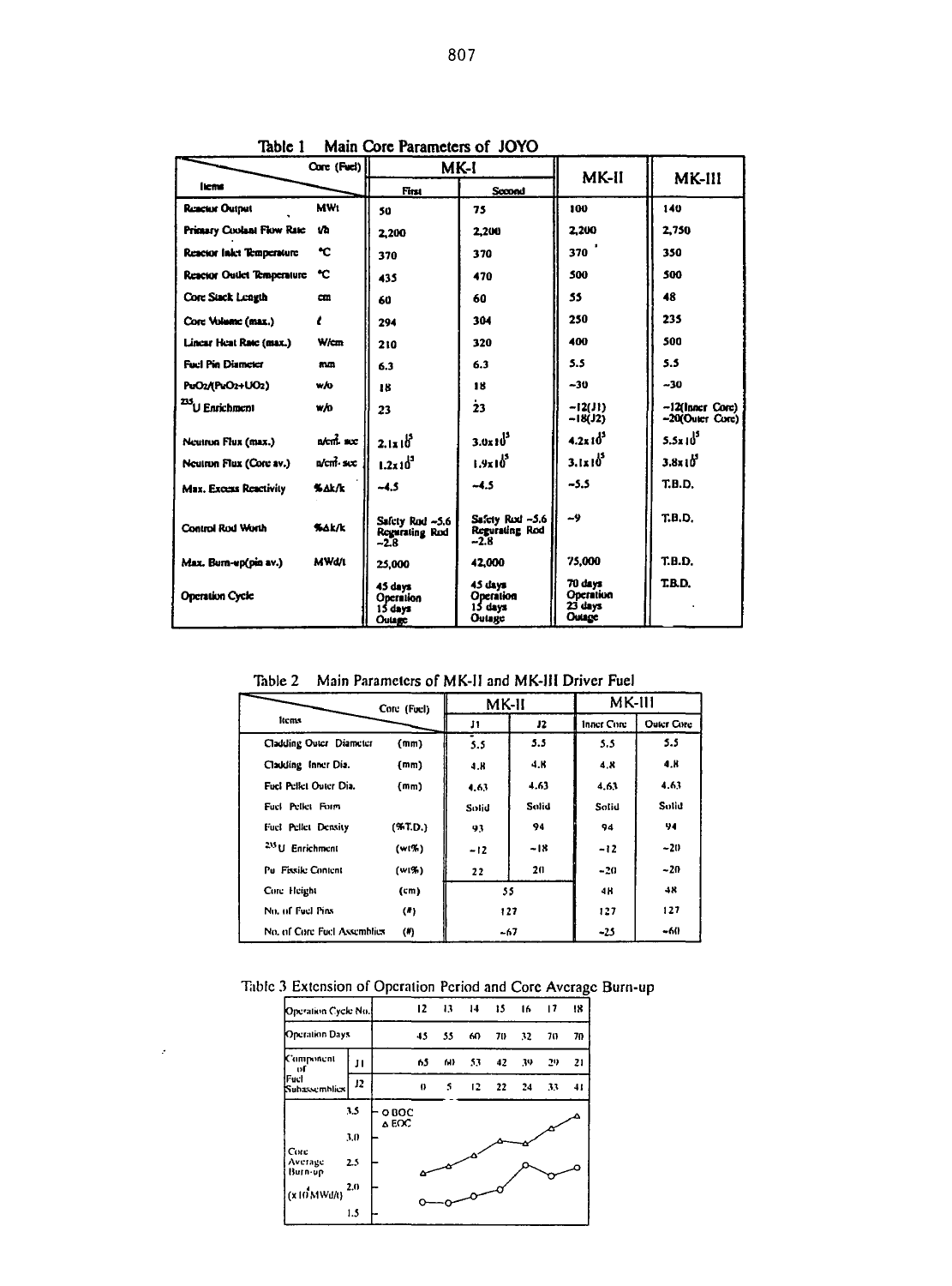| 圓 | 1977                 |                                   | 1978              | 1979                               | 1980                     | 1981                     | 1982                     |                                     | 1983                                    | 1984                          | 1985                                   | 1986               |                          | 1987         | 1988                     | 1989                 |
|---|----------------------|-----------------------------------|-------------------|------------------------------------|--------------------------|--------------------------|--------------------------|-------------------------------------|-----------------------------------------|-------------------------------|----------------------------------------|--------------------|--------------------------|--------------|--------------------------|----------------------|
|   | MK-I (Breeder core)  |                                   |                   |                                    | Core<br>Replacement      | MK-II (Irradiation core) |                          |                                     |                                         |                               |                                        |                    |                          |              |                          |                      |
|   | Low<br>Power<br>Test | 50MW<br>PerformanedOpera-<br>Test | 150MW<br>1tion    | <b>75MW</b><br>Performance<br>Test | <b>75MW</b><br>Operation |                          | Core<br>, Replacement    | <b>MK-II</b><br>Performance<br>Test |                                         | <b>100MW Operation</b>        |                                        |                    |                          |              |                          |                      |
|   |                      |                                   |                   | ist Annual<br>Inspection           | 2nd Annual<br>Inspection |                          | 3rd Annual<br>Inspection | 100MW                               | 4th Annual<br>Inspection                |                               | Sth Annual<br> Inspection <sub> </sub> |                    | 6th Annual<br>Inspection |              | 7th Annual<br>Inspection |                      |
|   | Inspection           | 50MW                              |                   | 75MW<br>(0)<br>$\mathbf{u}$ .      | (4)<br>$(2)$ $(3)$       | (5)<br>(6)               |                          | (0)                                 | $(1)$ $(2)$                             | $(3)$ $(4)$ $(5)$ $(6)$ $(7)$ |                                        | (8)(9)(10)(11)(12) |                          | (13)(14)(15) | (17)<br>(16)             | $(18)$ $(19)$ $(20)$ |
|   | $0 - 100kW$          |                                   | $(0)$ $(1)$ $(2)$ |                                    |                          |                          |                          |                                     |                                         |                               |                                        |                    |                          |              |                          |                      |
|   | 1977. 4. 24          | First Criticulity 50MW            |                   | <b>75MW</b>                        |                          |                          |                          |                                     | 100MW MK-II Criticality<br>1982, 11, 22 |                               |                                        |                    |                          |              |                          |                      |

 $\lambda$ 

Fig. 1 Experimental Fast Reactor JOYO Operational History

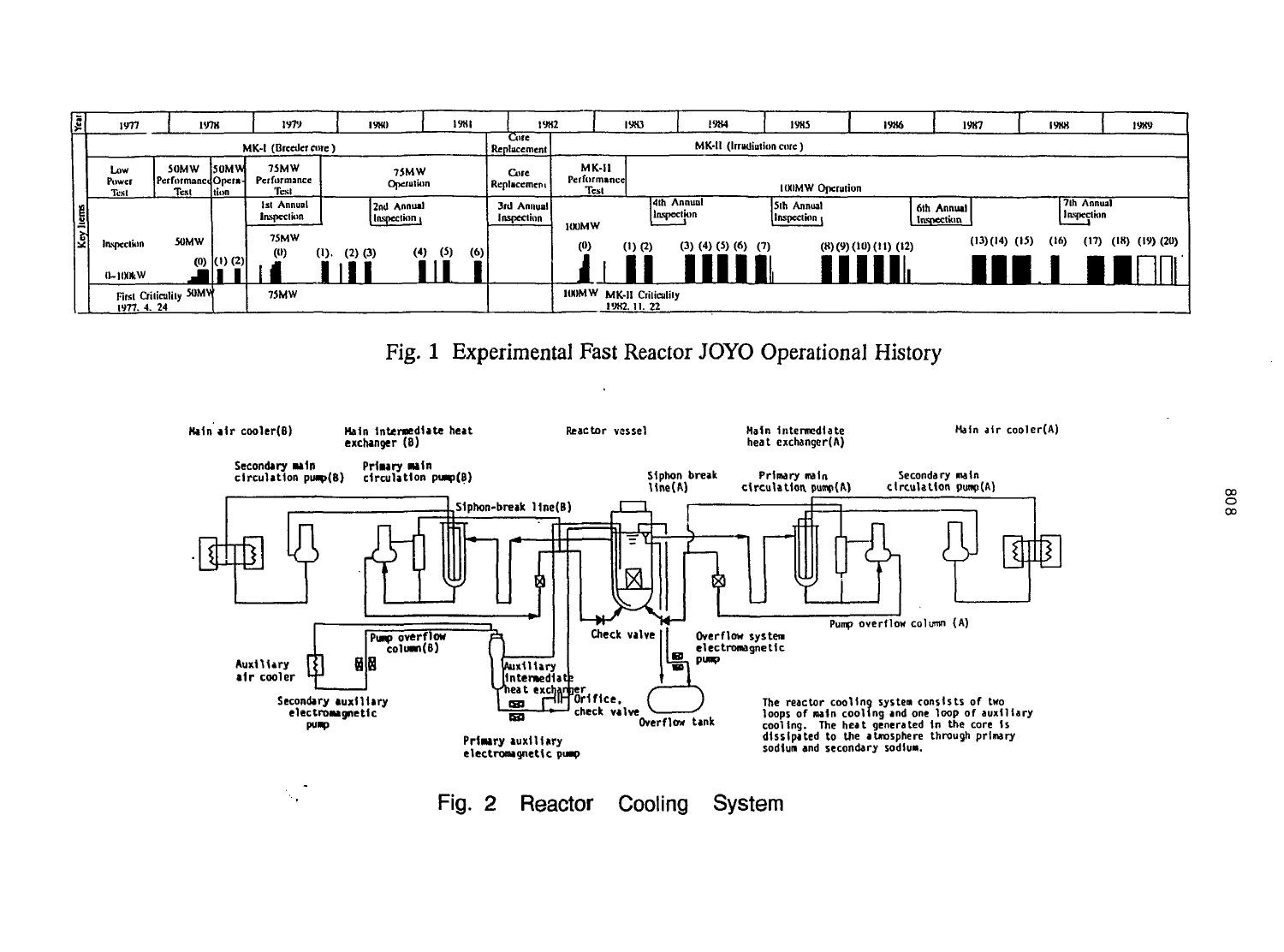

Core Configuration Fig.  $3$ 



Fig. 4 Uninstrumented Irradiation Subassemblies

809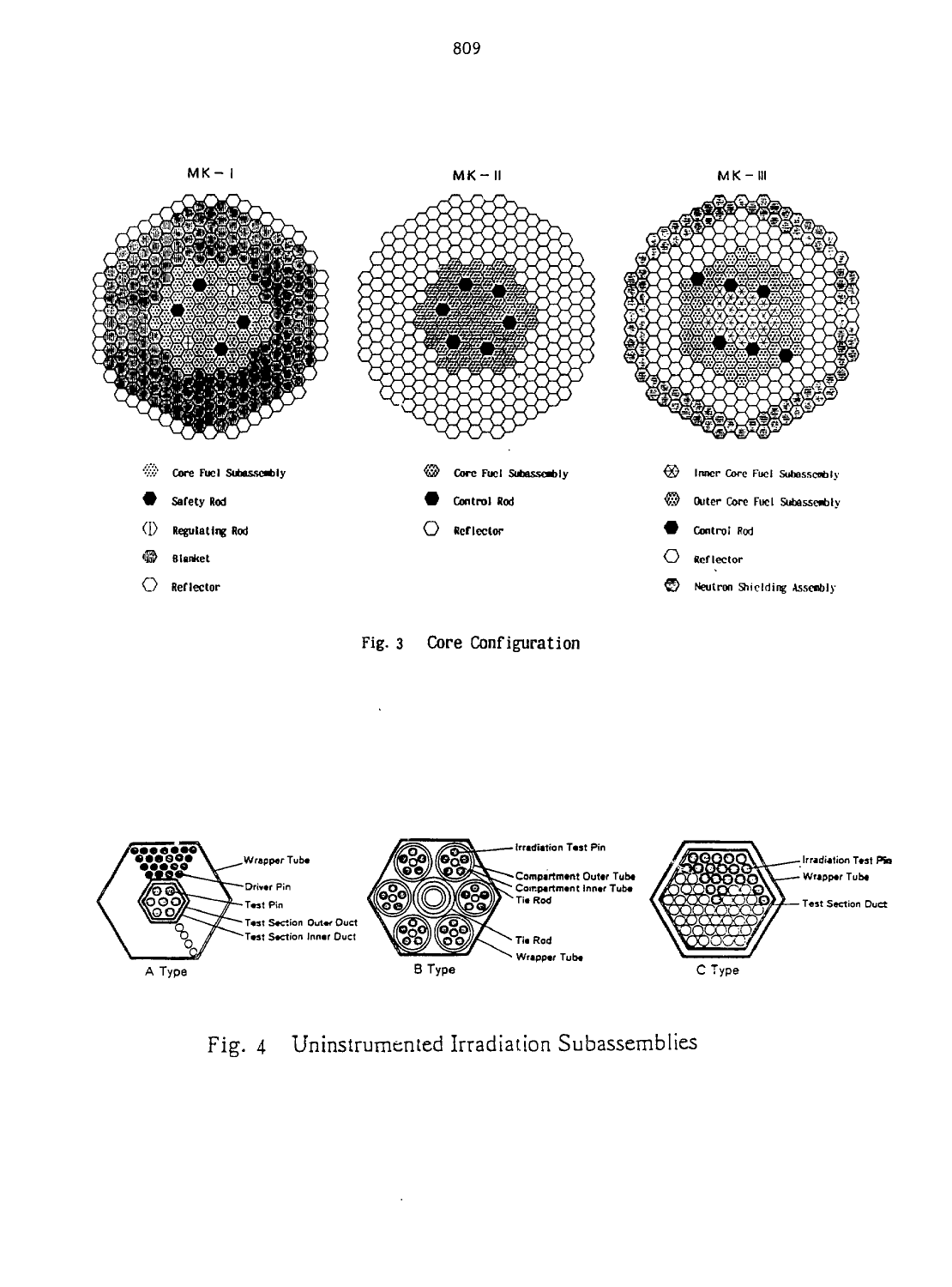

Fig. 5 The schematic diagram of Instrumented Test Assembly (INTA-S)



Fig. 6 Outline of MK-III program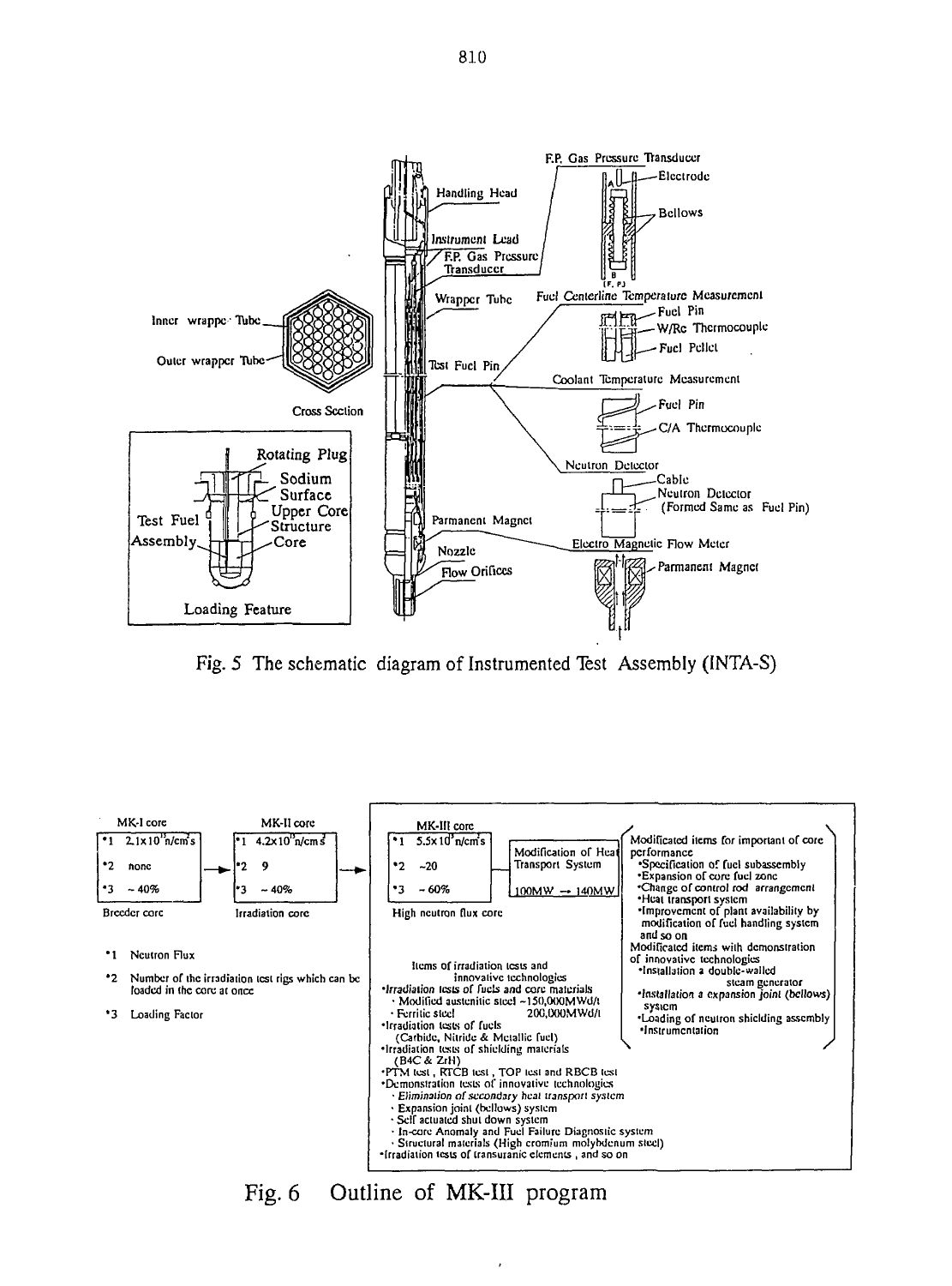





Fig. 8 Summary of MK-III Program

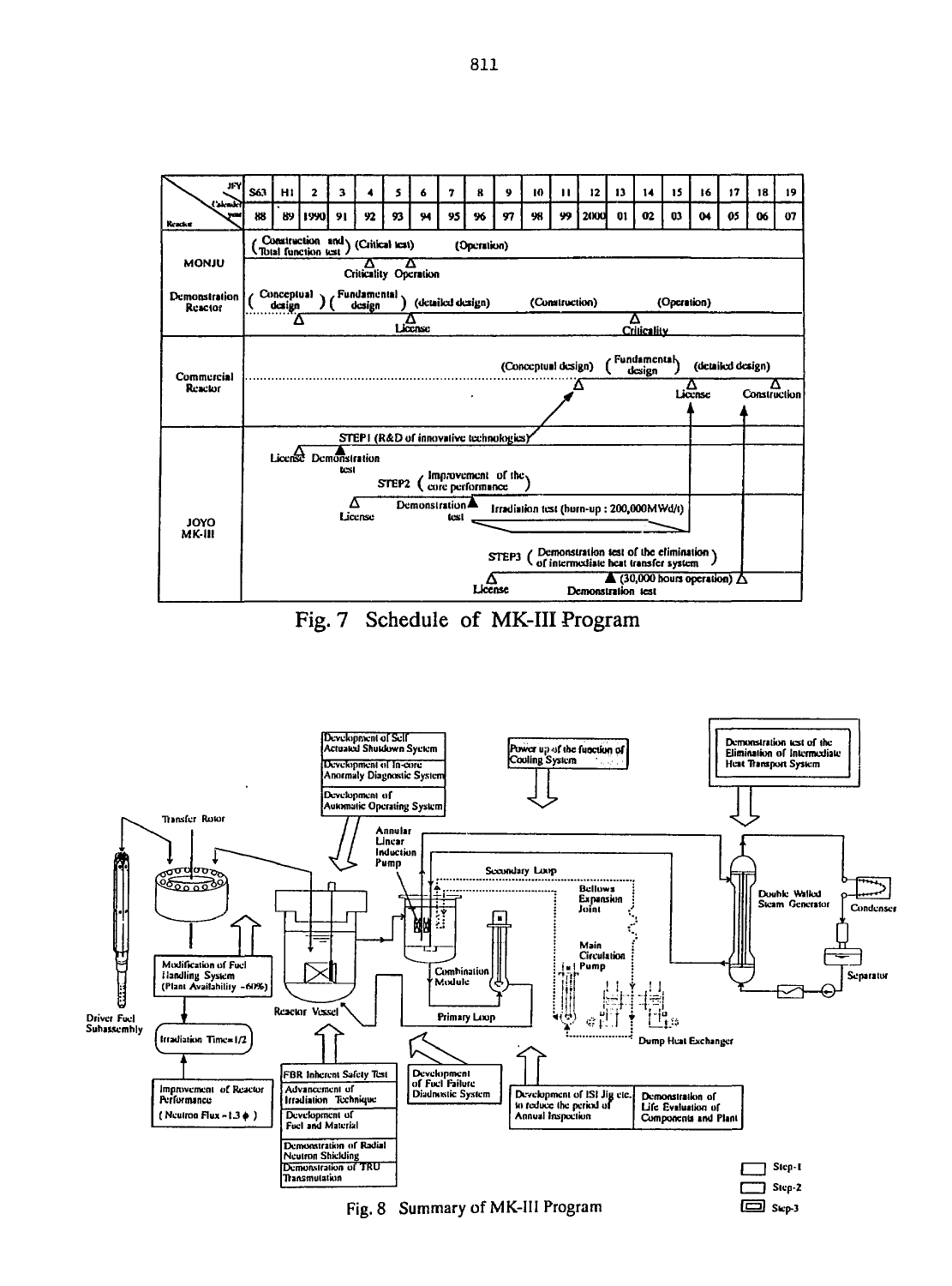MK-III<br>(Step-1) MK-II MK-III  $(Sup-2)$ **Ist**  $\overline{2n}$ CORE ,,,,,,,,,,,,, muuun HANA **E** Fuct Fuel(inner)  $\Box$  Control red **ALIMAN AND STATE** WWW.W *MARKHAMARAN* Reflector Reactor Power(MWt) 100 100  $-100$  $-140$ Neutron Flux ٠  $-\phi$  $-\phi$  $-1.30$ Maximum Lincar<br>Heat Rate(W/cm)  $(inner)$ 400  $(outer)$  $-400$  $-400$  $-500$ -390 Number of Fucts 67  $-67$  $-85$  $-85$  $\frac{\text{(inner)}}{55}$  $\frac{1}{48}$ Core Stack Length(cm) 55 55 48 Pin diameter  $5.5$  $5.5$  $5.5$ 5.5 5.5  $5.5$  $(mm)$ Fuel Number of Pins  $127$  $127$  $127$  $127$ 127 127 Pellet Density 94 94  $(*T.D.)$ 94 94 94 94 5 at 3rd Row 4 at 3rd Row 4 at 3rd Row Control Rod 6 at 3rd Row 1 at 5th Row 2 at 5th Row 2 at 5.5 Row





 $S/F =$ : Spent Fuel<br>Pot-A : Pot for Cooling Pot-B : Pot for Transport

Fig. 10 Comparison of refucling time of MK-II and MK-III